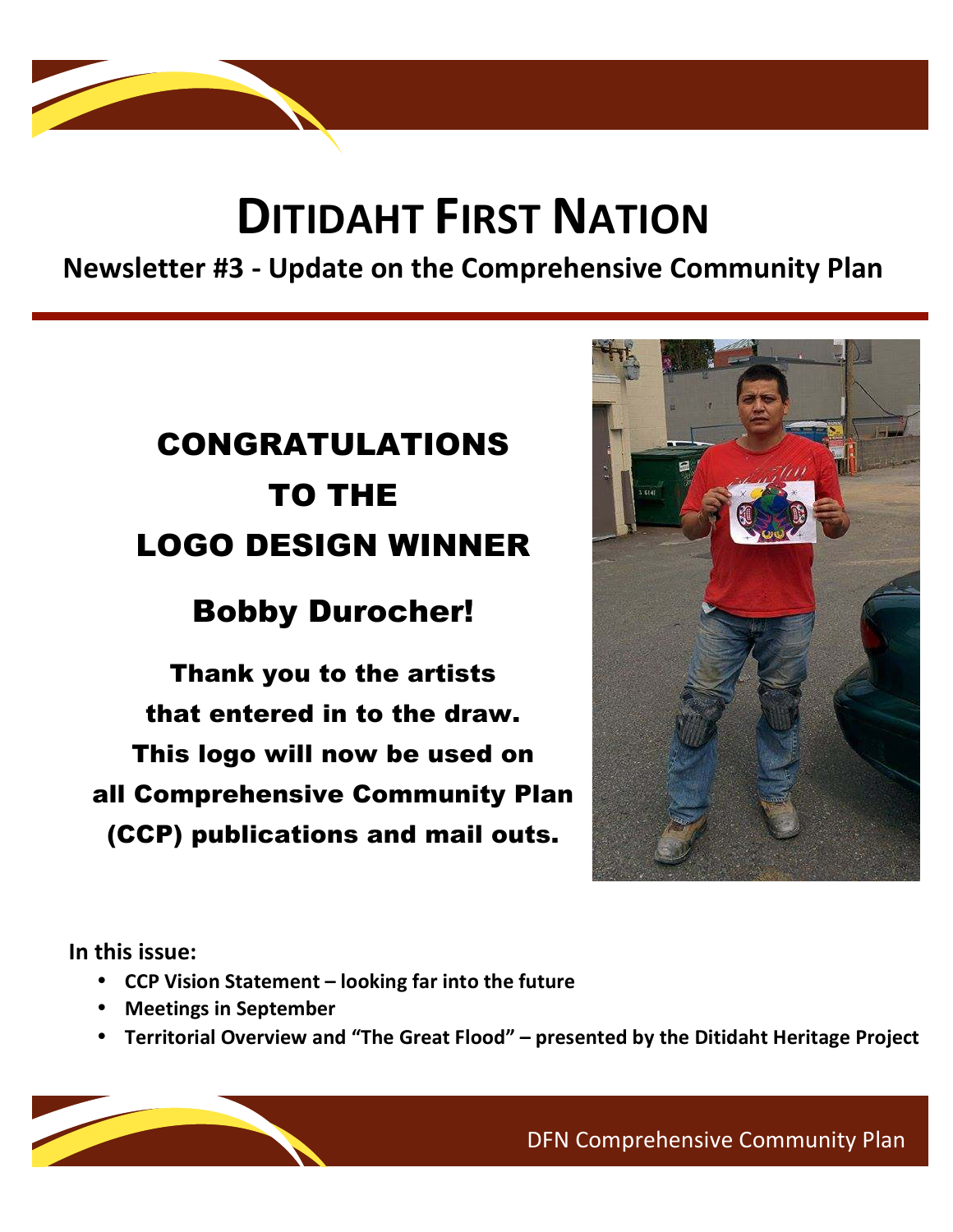# **CCP VISION STATEMENT**

There have been comments from Ditidaht members on the Vision Statement in the CCP. Most of the comments are about the lack of a clear vision and the need for a Vision Statement that reflects the feelings and aspirations of community members.

A Vision Statement was drafted a few years ago and is now painted on the wall of the Community Hall. It says:

#### *First People‐People First*

*Our Mission: the People through strong, democratic, transparent, & accountable leadership in order to deliver effective & efficient programs & services with compassion while respecting our culture, language & tradition. Our Vision: The Ditidaht Nation walks with pride & comfort between the traditional & modern worlds. We have restored health, lifestyles, language, spirituality, traditions & strong cultural identities that reflect Ditidaht values and beliefs. As a Nation we stand as one & are strong, harmonic, spirited, and culturally rich. We are traditional & independent Nation governed by the people, for the people.*

*The Ditidaht community is progressive, self‐ sufficient & economically sustainable with strong natural resources. Our forests are bountiful, our resources plentiful and we take pleasure in abundance of fish, clean air & water. We watch with wonder as our children play freely & people come together to take part in cultural events. Our people hold strong family values, have self‐ respect and respect for others. We find joy in traditional & modern education & technology and are confident choosing the life path that suits us. We are role models for other First Nations.* 

This Vision Statement was updated at the Community Engagement Meetings in 2014 by the Ditidaht members. The New Statement (Draft) says.

*Our Vision is for a Healthy sustainable community where our families are well educated in our history and culture.* 

*Though Unity, strong leadership, and based on Traditional Teachings, Values and Practice we shall provide good housing, employment and opportunities for all.*

*Based on Respect for our Territory, We shall develop our natural resources on land and sea for the benefit of many generations to come.* 

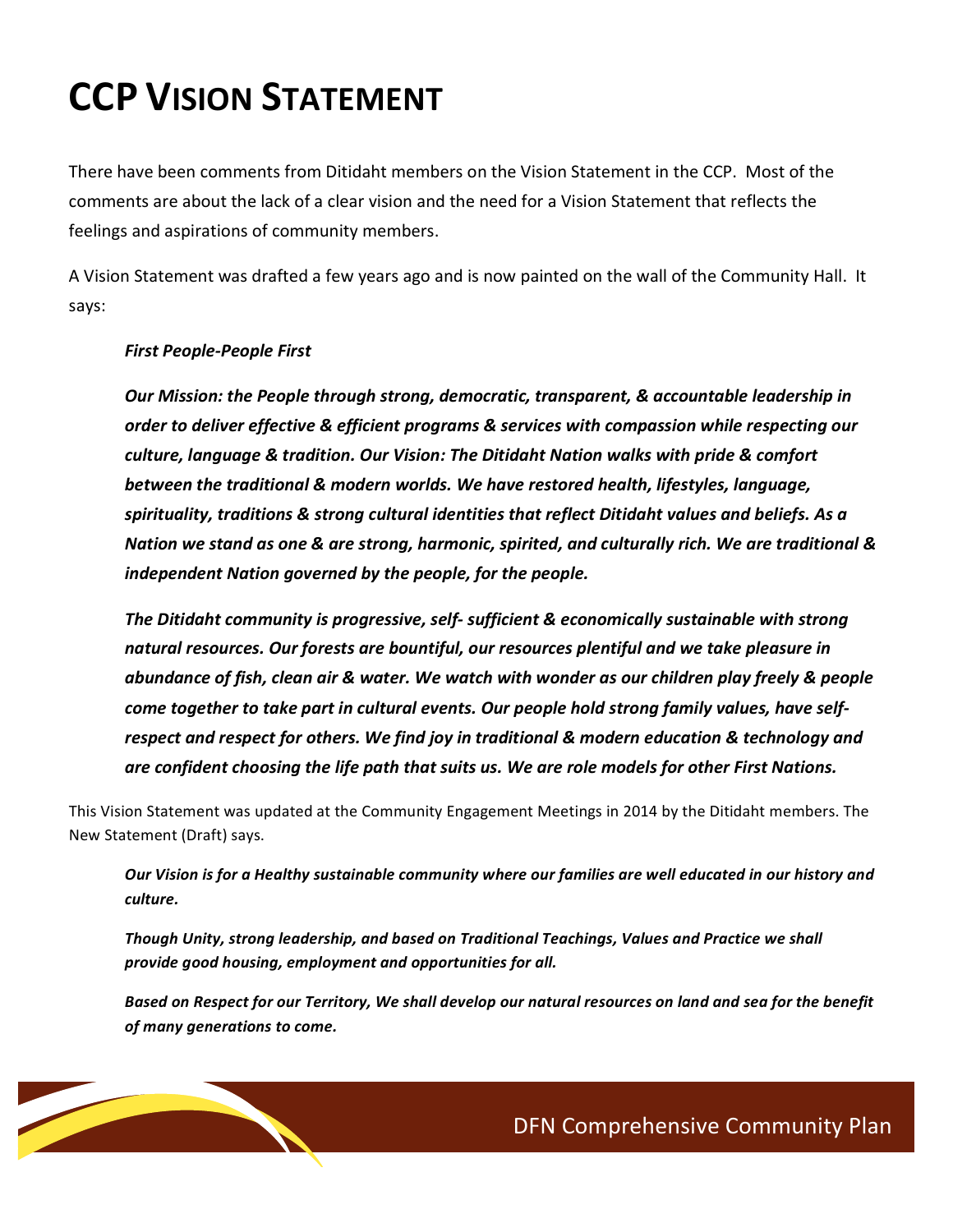**How do these vision statements work for you? Are there parts that you like/don't like so much?**

**\_\_\_\_\_\_\_\_\_\_\_\_\_\_\_\_\_\_\_\_\_\_\_\_\_\_\_\_\_\_\_\_\_\_\_\_\_\_\_\_\_\_\_\_\_\_\_\_\_\_**

**\_\_\_\_\_\_\_\_\_\_\_\_\_\_\_\_\_\_\_\_\_\_\_\_\_\_\_\_\_\_\_\_\_\_\_\_\_\_\_\_\_\_\_\_\_\_\_\_\_\_**

**\_\_\_\_\_\_\_\_\_\_\_\_\_\_\_\_\_\_\_\_\_\_\_\_\_\_\_\_\_\_\_\_\_\_\_\_\_\_\_\_\_\_\_\_\_\_\_\_\_\_**

**What words do you want included in the vision? These would be words that represent the future you would like to see for DFN.**

**\_\_\_\_\_\_\_\_\_\_\_\_\_\_\_\_\_\_\_\_\_\_\_\_\_\_\_\_\_\_\_\_\_\_\_\_\_\_\_\_\_\_\_\_\_\_\_\_\_\_**

**\_\_\_\_\_\_\_\_\_\_\_\_\_\_\_\_\_\_\_\_\_\_\_\_\_\_\_\_\_\_\_\_\_\_\_\_\_\_\_\_\_\_\_\_\_\_\_\_\_\_**

**\_\_\_\_\_\_\_\_\_\_\_\_\_\_\_\_\_\_\_\_\_\_\_\_\_\_\_\_\_\_\_\_\_\_\_\_\_\_\_\_\_\_\_\_\_\_\_\_\_\_**

**We will draft your comments into a Vision Statement for their review at the September meetings.**

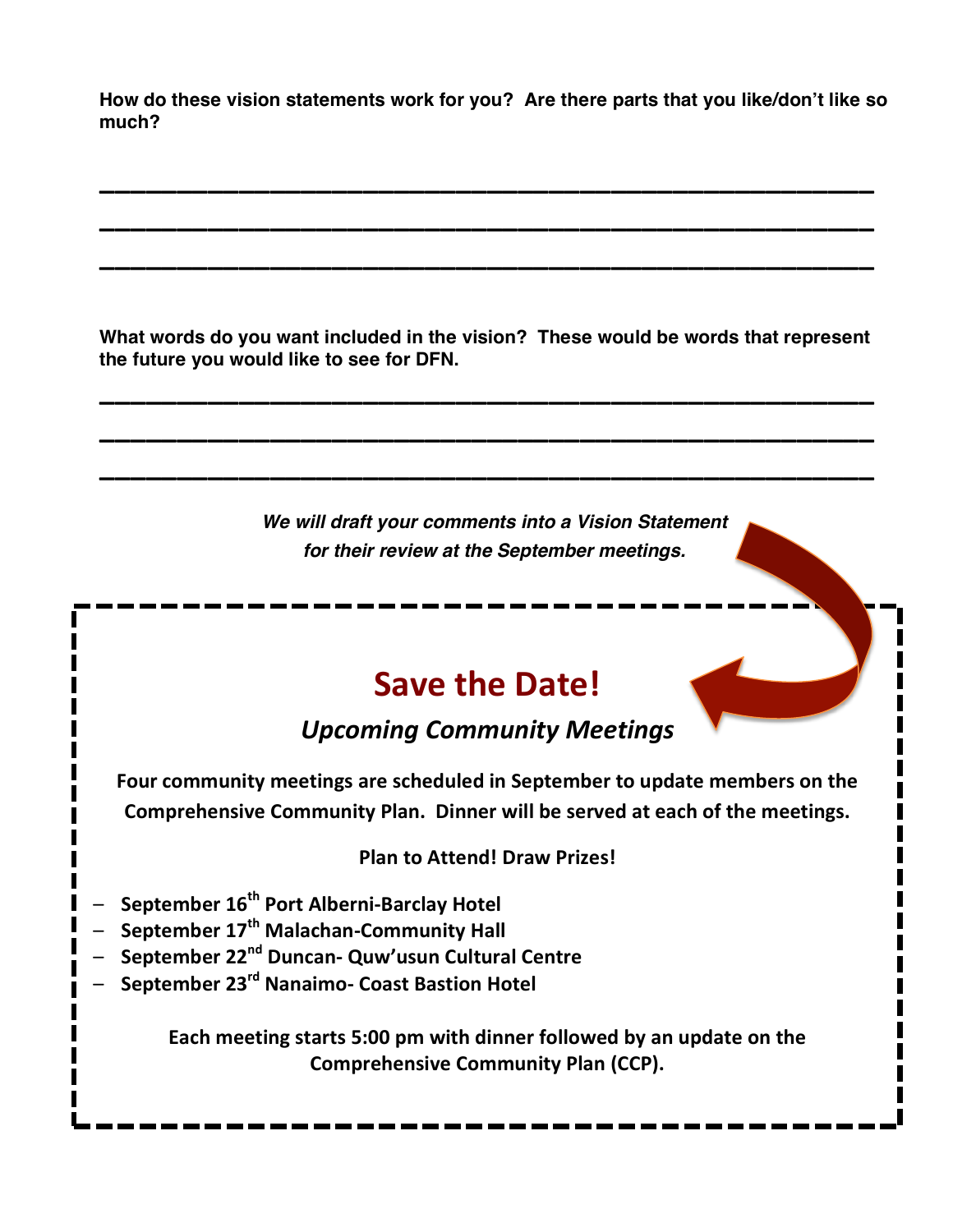### **Digital Overview of Ditidaht Territory & the Great Flood Story**

### **(presented by the Ditidaht Heritage Project)**

Ditidaht traditional territory is vast. It takes in the lands and waters stretching along the southwest coast of Vancouver Island between Bonilla Point on the east and Pachena Point on the west. This includes the Carmanah [kʷaabaaduwʔa], Cheewaht [čaaxʷiyt], Klanawa [ $\tilde{\lambda}$ adiiwaʔ], and Darling river systems. The territory also includes Nitinaht Lake and the Nitinaht, Caycuse [q̓iiquuws], Hobarton [xubitadt], and Doobah [duba?] river systems. The territory extends along Cowichan Lake and its tributary river systems, reaching down the Cowichan River to the easternmost boundary at Skutz Falls. Ditidaht territory is traditionally considered to extend offshore as far as the Vancouver Island Mountains are visible from a canoe.

To provide a visual overview of these extensive lands and waters, we will soon be posting a digital Google Earth tour of Ditidaht traditional territory on the Ditidaht First Nation website. Look out for this at www.ditidaht.ca!

This overview tour includes the sacred mountain, kaakaapiya. Ditidaht oral history relates that kaakaapiya saved Ditidaht ancestors during a Great Flood in the distant past. Following is one version of this Flood story, shared by late Ditidaht Elder Ida Jones, in conversation with anthropologist Ann Bates...<sup>1</sup>



*Royal Commission on Indian Affairs for the Province of British Columbia. "Photograph: Clo‐oose," 6‐23 May 1914: Photograph from the Mckenna Land Commission Album Loaned to the Ethnology Division in the Fall of 1974." In BC Archives. Visual Records Collection. Photograph, AA00889. Victoria, 1914.*

<sup>&</sup>lt;sup>1</sup> Ida Jones cited in Ann M. Bates. "Affiliation and Differentiation: Intertribal Interaction among the Makah and Ditidaht Indians." PhD Thesis, Indiana University, 1987, pages 290-293.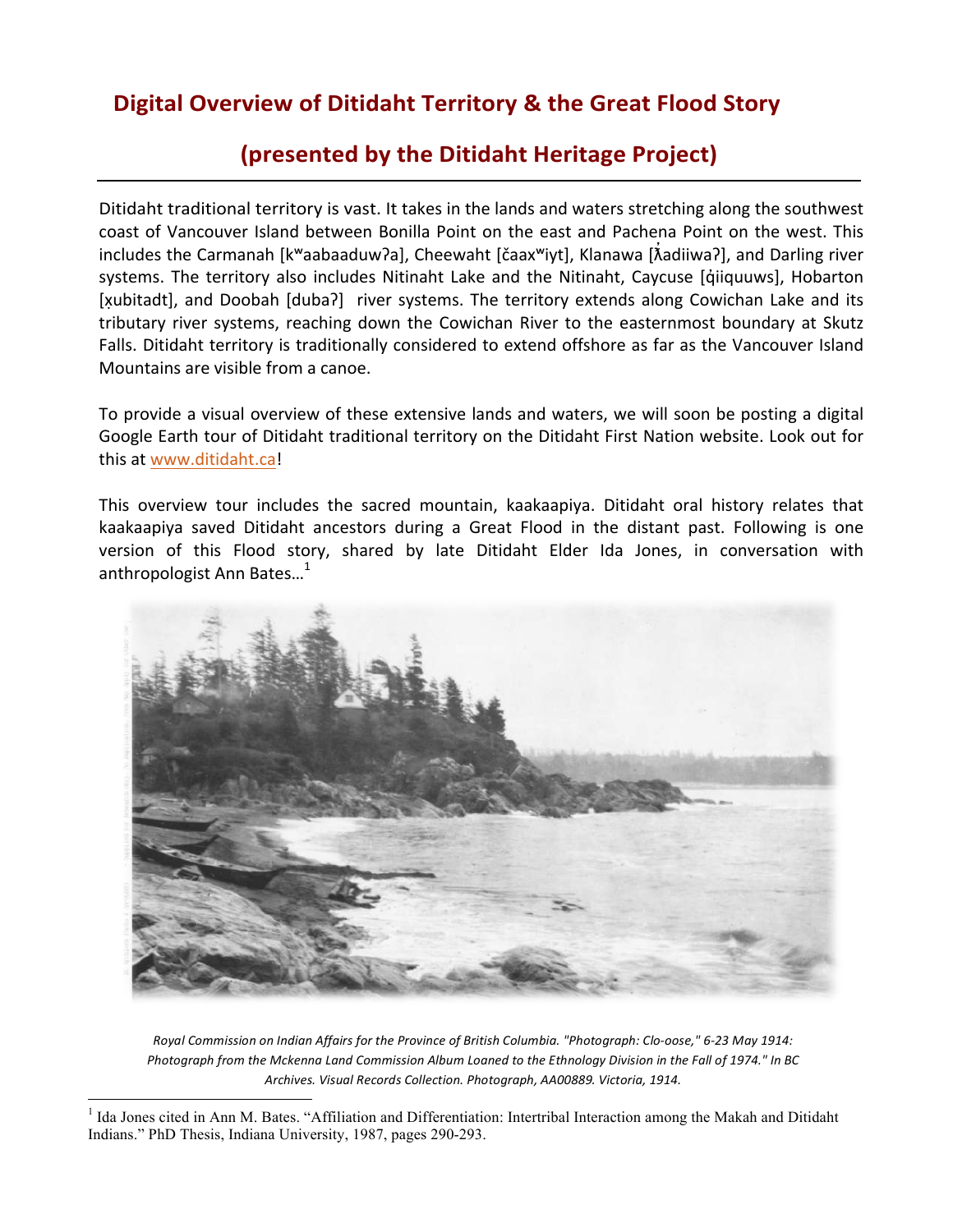### **The Great Flood**



*Photo by Rolf Hopkinson, taken October 09, 2013 http://www.panoramio.com/photo/97561021* 

 "They move from Jordan River, it's Ditida [diitiida]. This side of the bridge, Renfrew side of the bridge, it's Ditida [diitiida]. Old people was living there, long, long time ago. Nitinahts, that's why they call Nitinahts and Pacheeda. And other side, this side of the bridge, ?a?i•bi•suq'pis [?i?i:bic'aqpi?s], that's "maple tree beach", this side. And they used to say Ditida [diitiida], Port Renfrew side of the bridge. That's where the people was living and the other side too. All the Nitinahts, I'm not talking about hundred years ago. I'm talking about way back, before when it was flood.

This island was under the water, whole Island. They moved. Ditidaht landed on ka•ka•pi•a• [kaakaapiya] that big mountain at Nitinaht. That's where they landed. And a long, long time the trees didn't grow, because it was all gone. And one family in a big, big canoe that was moving, like a family trip canoe. They have nine, eight sons and one daughter, and ten with the daughter, and the parents that makes it twelve. They were drifting around, drifting around. They have a bones [floats] like made out of the skins filled up water, some oil. They would hide inside the canoe when they were drifting. And they have lots and lots of dried fish. They were prepared for that, because somebody told him what's going to happen and went to...pulled it up to a cave-like tunnel. He made him dig for so many years. He didn't know who it was. That's just like Noah's ark. I didn't know how to read the Bible before my old grandfather was telling me about it.

This young fella came, talk to the people, 'This Island is going to go under the water. It's going to come up. The water's going to get salty just before the tide comes up. No more water, so you have to prepare for that and get water, put it in containers and whatever you …' and one man believe, everybody don't. The tide is going to go down; everything is going to be, you know, dried. You can see everything wiggling around. Four times--way down and come up, come up, over where they usually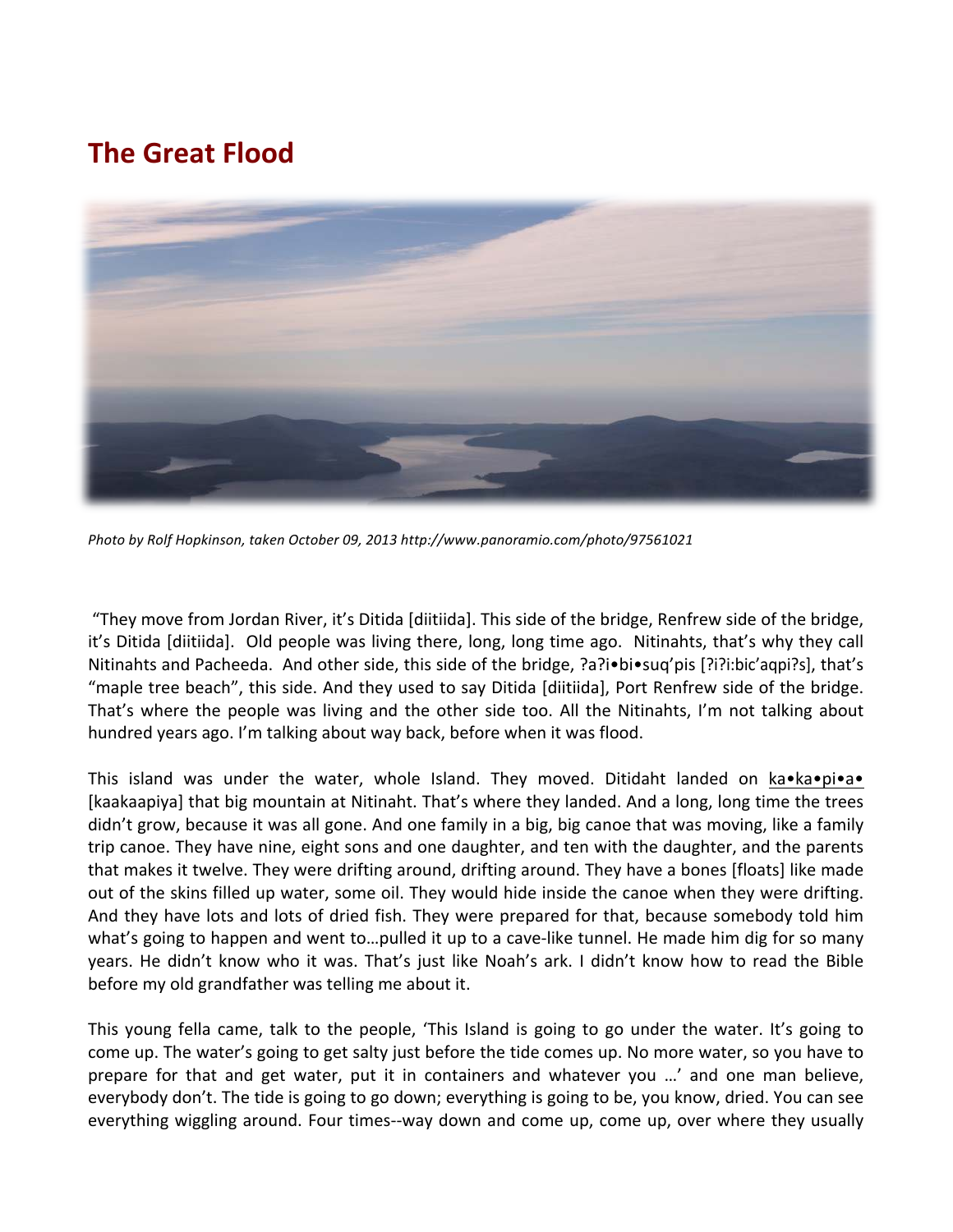stop, the high tide. Four days. Three days it's going to go down. This fourth day, it's going to come right up. So, you prepare. He told him how to close the mouth of that doorway where he puts his canoe. It was logs on there, tied up in the cedar root rope. Tied on, the canoe tied on and they have spare paddles, spare poles, and lots and lots of ropes made out of roots, cedar bark roots. He was getting ready, believe, and everybody didn't think it was true that's going to happen.

Soon as he find it was burnt first, before the tide comes up. No more trees. And fourth day, the land was hot and can't get out. He had something to poke through, feel it if it's still hot, the ground. And it was long time, finally cooled off. That's what this man told him to watch out for that. So, when it cools off whatever he used to use poke out, and he opened it, and he pulled the canoe out. That was before that tide start coming up, and it come up, four times, the tide come up in, keep coming up and they drift around, start drifting around. They didn't know which way they were going to. They holding on. The canoes inside they have everything spare, paddles, poles, and ropes. They have real long ropes in this big canoe. That's what I can't remember, how many days, drifting around, drifting around. It was getting swifter and swifter every day, day and night, trying to keep the canoe from tipping over. But it was lots of weight inside, from this float, like that whale hunter used, but it was filled up with water and oil, and they had lots and lots of dried fish. I forgot how many days it was like that. They used to see somewhere else, I think some different tribe, and they used to drift by them. They used to be going like this [she gestures], asking them to help them.

Finally, they found a little tree sticking out. They don't know where it was. They tie it real fast, and this little tree keep breaking. They keep going down, more tied up, you know, really tied up. And it was like that for four days. Up like that, real swift, the water. And after that it stopped and it start going down. They take turns, four of them, watch when they going down, trying not to tip it over. They untied this. They follow when it was going down slowly, going down slowly. And fourth day, they couldn't keep up going down and they landed, it's not halfway on the ka•ka•pi•a• [kaakaapiya]. They stuck there. So, they stay there. They find out it wasn't going to come up again. Keep going down, so many days. So, they got out of the canoe, unload whatever they can use ‐‐blanket, they used to make blanket out of yellow cedar bark, two strand with the dog hair. They spin it and make real nice, waterproof blankets. That's what they were wearing. It wasn't naked like the picture. It was nice, like apron, both sides, and ladies used to have it all around. They was like panties, go between the legs and put the belt on.

This boys, the father sent them down when it finally got dry. They can see the lake, it was Nitinat Lake. And they couldn't make a canoe or anything, because there wasn't any tree. This was so many years, they live up the mountain. It wasn't just few years, it was long, long time. Finally the trees start growing. And this girl, something happened to her. She saw somebody that came to touch her, and find out she was going to have a baby. That's how that person starts growing more people again.

He send his four sons behind ka•ka•pi•a• [kaakaapiya], four boys didn't go right down and they saw something in there, ugly. It was long, like a serpent. It had a sharp back like knives, like really like diamond, sharp. And it was real long monster whatever it was going around the lake behind ka•ka•pi•a• [kaakaapiya]. And they didn't want to go down, because it was danger. They saw it cutting the little leaves, so they leave it alone, go back up to the mountain. They told his father what they saw. 'Don't try to go down. We'll all go down, this way, Nitinat Lake.'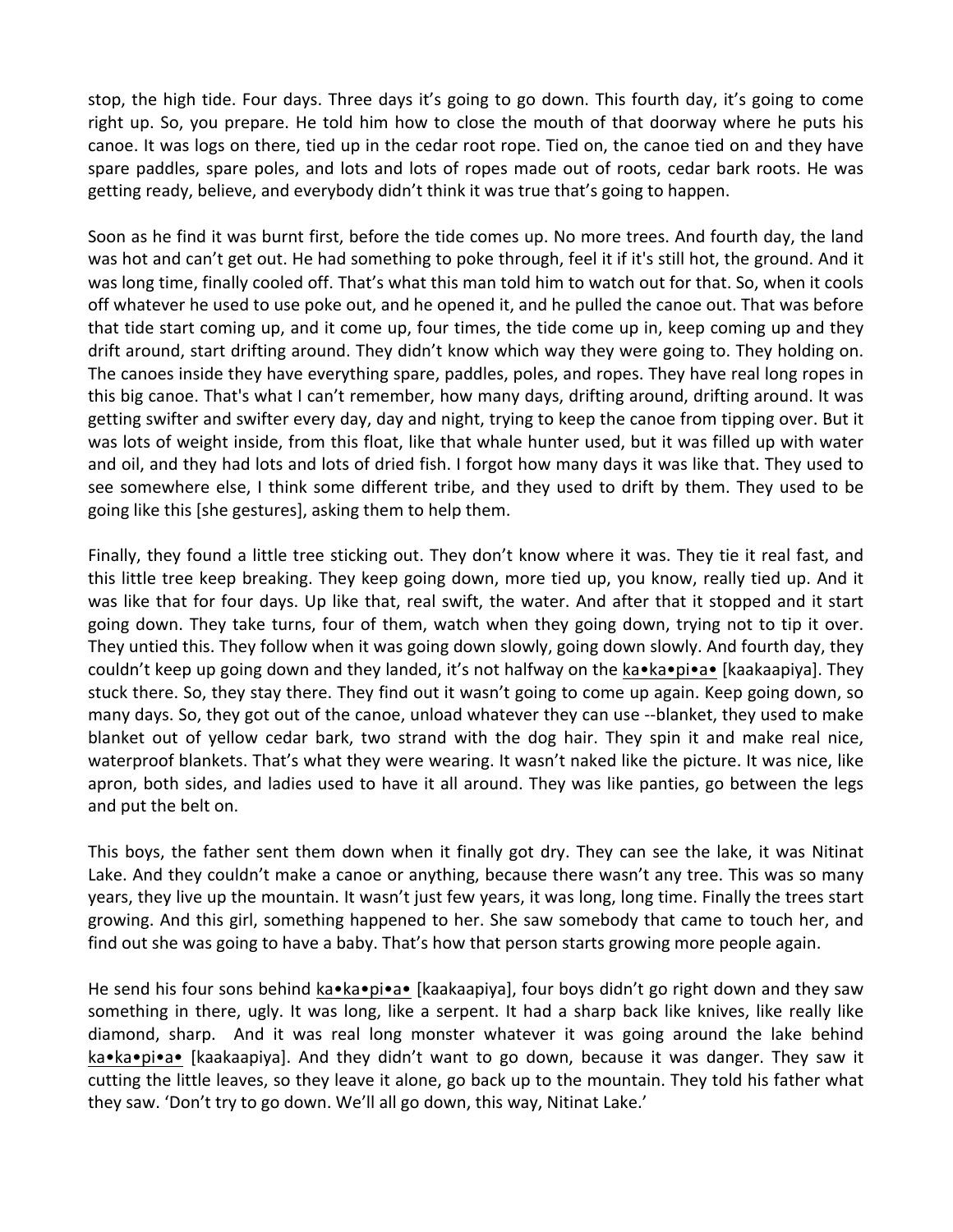So many years, that the young girl got a baby girl. It was a girl. So, this four young fellas finally got big enough to make a canoe, because they couldn't pull the canoe down. They left it there. And they go up and they saw what's up there above. And these four went out and went to Whyac [waayaa], the old village, and they come back and tell their father what they saw. This is my grandfather's story, passing on to way back. He doesn't know how long ago. He was from Nitinaht. This was the way he was telling me, over and over. It's my grandfather's side's story.

This young fellas that go up the lake, they saw all the rivers along the lake. They saw what's going up each river, what kind of salmon going up -- Hobiton [xubitadt], it was just sockeye, and Doobah was steelhead going up that way. Main river [Nitinat River] was dog salmon going up. Now today, it's all mixed up, just like us now. The salmon is mixed up now; they all going mixed up. It's not like it was before. And then they move down to Nitinaht, and they see something, awful thing, facing up where you come down, facing this way up the lake way, where they land. They couldn't get to the shore, because there was something, awful thing, there.

It had two heads this big [she gestures], pulling each other. There was a rock near that point, inside Whyac [waayaa] and he took his youngest son and cut along his legs right here [she points], make him bleed and he walk, making him walk four times around where this 'Now you step over,' he said, 'Step over, step over' and it was dripping on this thing‐‐from his blood‐‐on this monster. And he just went [she gestures] and he died, from the blood of the human being, and they just throw it away. That's what they say. My grandfather told me not to mention the name, because that's what they call when later on they want to kill, you know.

They stayed down there, because it was all wild rose bushes. It was tangled up where you go over to Whyac [waayaa]. It was just island like this [she gestures], because there was a water this way [she gestures], go over to the front beach. There was a water there. They keep making, start making ax out of the rock, whatever kind of rock he used to tell me and I didn't understand. They chopped for a long time, making road go toward that beach facing the ocean, and they burned. And they saw all kinds of flying things, like ducks, right in, closer to the one that's facing the ocean, up on the hill. They used to come up, whole bunch of them, go down again.

When they had the road finally get through to the other beach that facing, and they saw whale behind the waves. That's why my background is whale hunter. They were there long, I don't know how many thousand years, ago. It's the same time, I guess, what it says on that Bible. I didn't know that Bible. I never used to read when I was little girl. That's what my grandfather was saying that. This whale, they made him decide to stay, because it's good food. And they can go up the river to get some salmon and this whale, they can live on that. They clean up that Whyac [waayaa], cutting off that branch, burning them. And they saw that little lake. It was all kinds of feathers around. Must have been something in that, you know, eating. They killed that too. We not supposed to call it inside the house, what it called. It's bad luck, because they use it. I wish I could pronounce properly, you can't put it into English some words. You know, when they get rid of this, they put everything in this lake, little pond like. Something muse have been living there, and they burn it. That's the most awful thing, they can kill people if you look at it. And they burn that and get rid of it.